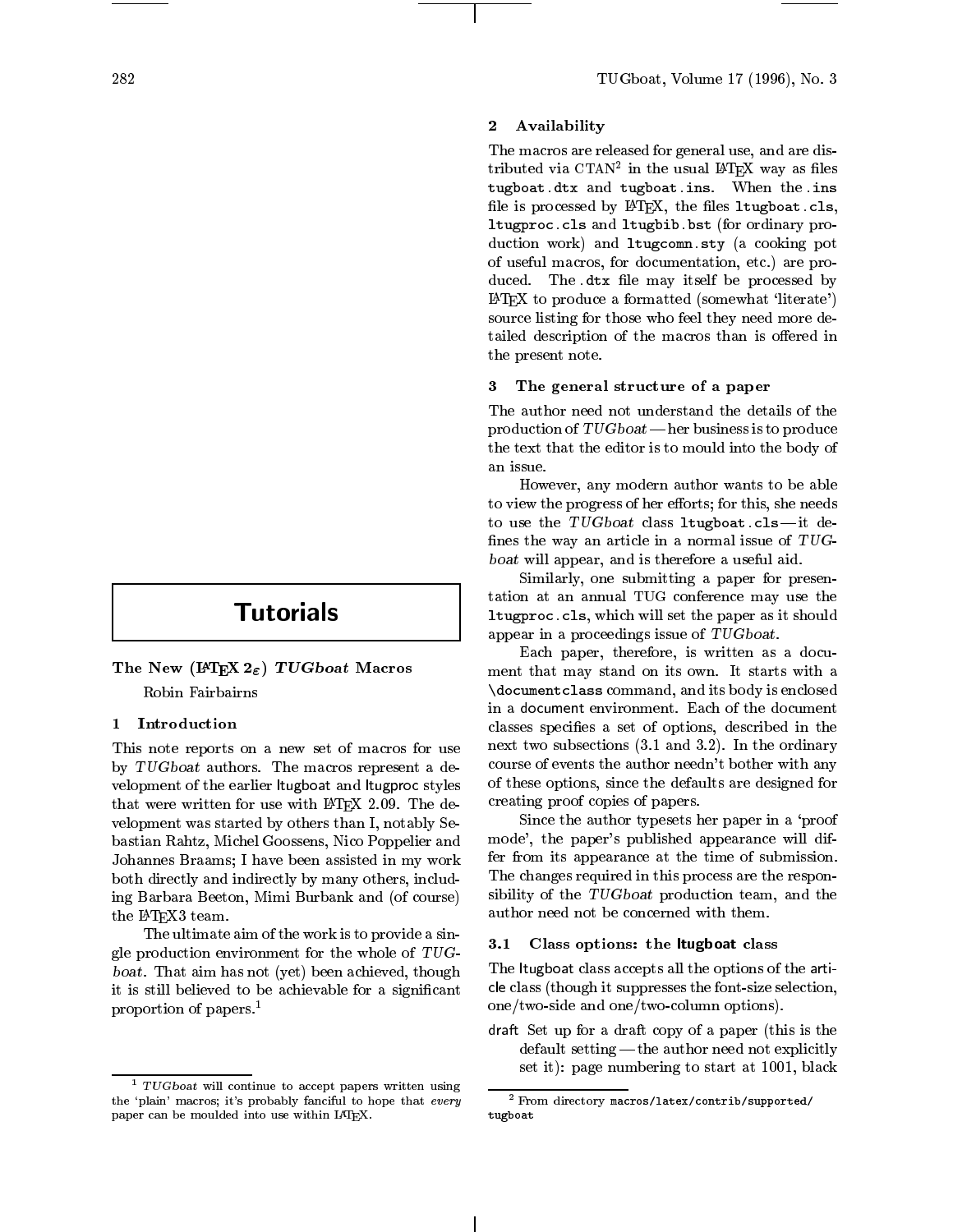marks for overfull boxes, and no registration

- nal set up for the copy of a page of page  $\sim$ bering to come from elsewhere, no black marks, and registration marks to be used.
- harvardcite Specify Harvard-style citation; see sec-
- nonumber sections are not to be numbered; sections are not to be numbered; sections are numbered; sections and heading layout is to be as in the `plain' tugboat styles.
- numbers subsections, subsequential subsubsections and subsections and subsections and subsections and subsections of  $\mathcal{S}$ are to be numbered (this is the default set $ting$  the author need not explicitly set it).
- preprint Set up for a preprint.
- rawcite Specify default (numbered) citation; see section 11.

# 3.2 Class options: the ltugproc class

The ltugproc class accepts all of the options allowed with ltugboat. In addition, it accepts an option that specifies the year of the conference for which the paper is submitted. For example, this year's conference would be specied by option tug96.

The reason that such an option is necessary is that the type design of papers for each year's proceedings issue is decided (in detail) by the editor.

By default, ltugproc class selects the option for this year's conference. The class reads a configuration file 1tugproc.cfg, in which you may specify the year by a command of the form:

### \newcommand{\tugProcYear}{97}

The class deals with two-digit year selections for conferences up to 2069 (which date was chosen entirely at random, uninfluenced, of course, by the  $Unix^{TM}Epoch...$ ).

# 4 Command syntax

We would have liked to offer perfectly uniform syntax for people to use when preparing their papers. Unfortunately, uniform syntax is not available with any widely-available set of macros (though see, for<br>  $\alpha$ xymple, the discussions in Osawa, 1994, Baxter  $5.1$ example, the discussions in Ogawa, 1994, Baxter, 1994, and Swift, 1995). In the circumstances, we have sought simply to keep to the spirit of Lamport's (1994), as modified<sup>3</sup> by the LAT<sub>E</sub>X 2<sub> $\epsilon$ </sub> work (see, for example, Rowley, 1994).

In the few cases that it has proved possible to emulate (what seems to a staid old LAT<sub>EX</sub> programmer, such as the present author) the gay abandon of the syntax of the `plain' tugboat styles (Whitney and

Beeton, 1989), we have done. Nevertheless, on the whole, the new ltugboat macros simply define IATEX commands and environments, or modify the definitions of LATEX `standard' commands. Section 12 lists equivalences between macros defined by the 'plain' package and those defined by the new package.

The 'down' side of this decision is, of course, the 'welter of LATEX braces' that Barbara Beeton has been heard to complain of in production team discussions. One has to hope that the (near) uniformity of syntax offers those who think like Barbara some small recompense!

# 5 Divisions of the paper

Papers in TUGboat may be subdivided in the normal way of a IATEX article (the classes are defined in terms of LATEX's article class). Thus the author may use \section, \subsection, ..., \paragraph commands (but \part and \subparagraph from article are suppressed, and \chapter, which doesn't even appear in the parent class, receives the same treatment).

Authors should note that the style of ordinary issues of TUGboat makes no distinction between the titles of the divisions; the visual style relies on the section numbers to indicate where the divisions lie in the hierarchy. As a result, the un-numbered  $'$ \*' forms of the \section, etc., commands, are inappropriate. The ltugboat class therefore warns the author who (possibly inadvertently) uses one of these forms. (The author who wishes to use un-numbered sections throughout her paper may use the nonumber class option (see 3.1).

By contrast, the conference proceedings issues of TUGboat do not number their sections, by default. As a result the use of `\*' forms is equally inappropriate in ltugproc class, and the class equally warns the author. Since the sections don't have numbers, references to section numbers don't work; they therefore (once they're resolved) warn the author of potential problems.

# **Abstracts**

The classes make provision for abstracts, but the provision is different for the two classes.

The ltugboat class provides two environments, abstract and longabilities and distribution and abstract environment. simply typesets its body as an un-numbered section whose title is 'Abstract'. The longabstract environment typesets its body in small text, and separates the abstract from the rest of the paper with a decorative line.

The ltugproc class typesets abstracts as part of the title of the paper, below the names and addresses

<sup>&</sup>lt;sup>3</sup> The cited edition of Lamport's book documents the modied version of LATEX, but it's worth emphasising that we use the modied version as the reference.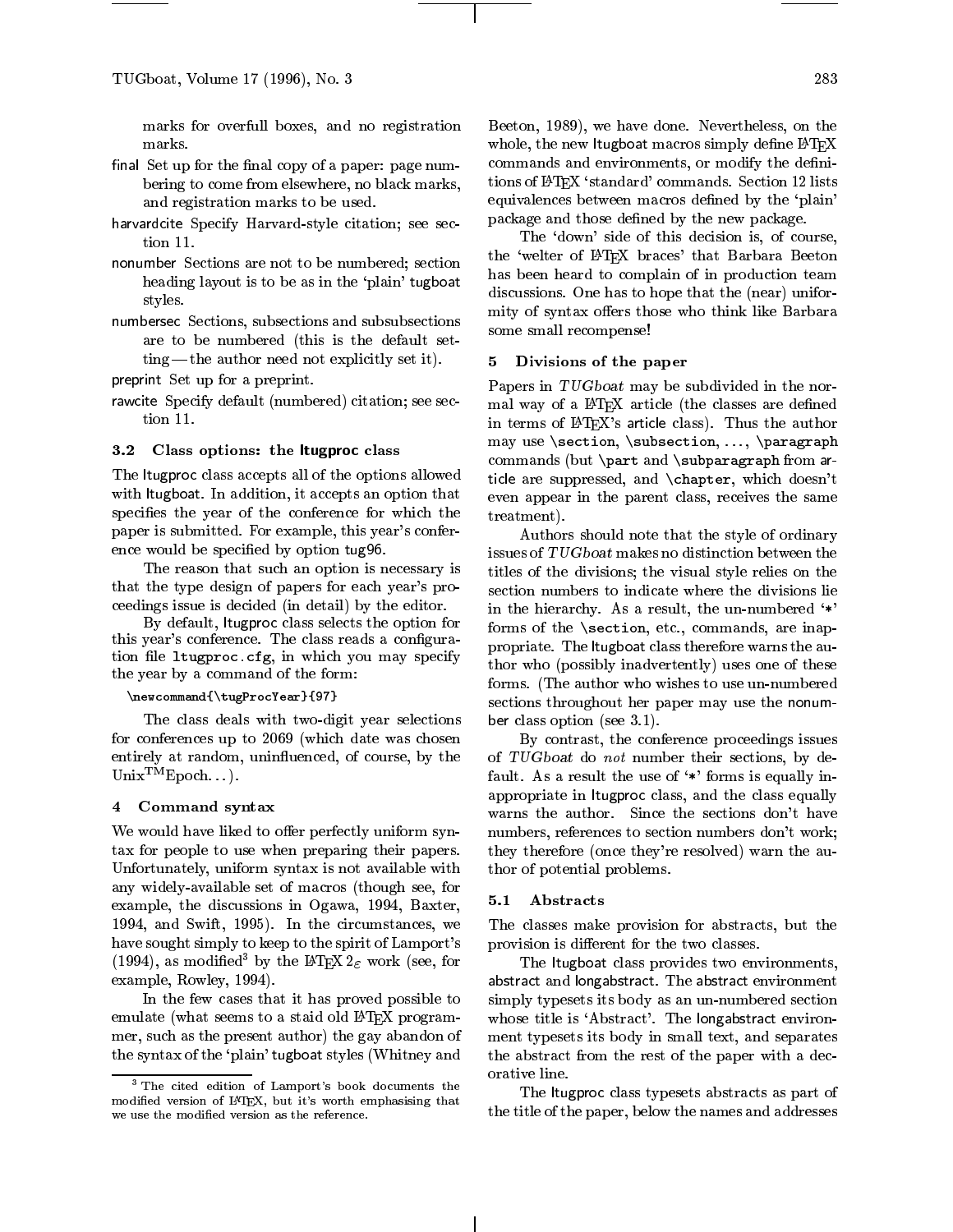of the authors, but before the main body of the paper. Therefore, for proceedings articles, the abstract environment must appear in the source of the paper before the \maketitle command (it may even appear before \begin{document}, if the author so chooses).

# 5.2 Appendices

A paper may have appendices, which are expressed in exactly the same way as they would be in LATEX article class:

```
\appendix
\section{This is appendix A}
...
\section{This is appendix B}
```
Which will produce 'section' headings similar to:

```
A This is appendix A
```
TUGboat articles may have a small extension to this format: this extension was originally developed for proceedings issues, but is also available in normal issues:

```
\begin{appendix}
\section{This is the first one}
\ddotsc
```
\end{appendix}

Which will produce 'section' headings similar to:

Appendix A This is the first one

In both cases, the subsections are numbered as normal (i.e., as 'A.n' in normal  $TUGboat$  papers, and not at all in proceedings classes).

#### 6 Titles, addresses and so on 6

The title and author(s) of a paper are quoted using commands that are familiar (in syntax, at least) to most LATEX users; the \title command is exactly that used in the standard LATFX classes.

The **\author** command is used once for each co-author of the paper, and for each \author there should be a \address command that gives a (postal) correspondence address. In addition (wherever possible), TUGboat likes to quote an email address for authors: for this, the \netaddress command is used. Finally, each author may advertise a 'home' Web page, using a \personalURL command.

For example, the present paper has at its start:

```
\title{The New (\LaTeXe) \TUB{} Macros}
\author{Robin Fairbairns}
\address{University of Cambridge
      Computer Laboratory\\
  Pembroke Street,\\
  Cambridge, CB2 3QG,\\
   UK<sub>1</sub>
   uka mengenai kalendar dan mengenai kalendar dan mengenai kalendar dan mengenai kalendar dan mengenai kalendar
\netaddress{rf@cl.cam.ac.uk}
```
\personalURL{http://www.cl.cam.ac.uk/users/...} \maketitle

Since this paper is prepared for a normal issue of TUGboat and therefore uses the ltugboat class, the \maketitle merely typesets the title of the paper and the author's name. The address(es) are typeset at the end of the paper where the author gives a \makesignature command.

The ltugproc class typesets all the information about the author at the head of the paper, when the \maketitle is given; this class disallows the \makesignature command.

Note that the author had a problem typesetting the above example verbatim: the lines are too long. If the information being given is to be typeset as ordinary text (as in the case of the \address line above), it can be `wrapped' perfectly happily, as in normal text. If one of the verbatim items (\netaddress or \personalURL commands) is going to be too wide for the column, what is the author to do? (Abbreviating the text, as in the \personalURL above, is *not* usually an acceptable option!) Unfortunately, the % sign is an entirely acceptable element of both email addresses and URLs, so that the normal `fall-back' isn't available. Therefore, the classes typeset these electronic addresses in an environment where some of the characters (notably  $\langle \cdot \rangle$  and  $\langle \cdot \rangle$ ) are treated as word-divisions for the purposes of laying out the line. This is visible in the case of my personal URL, in the signature block at the end of the present paper.

If the paper is the result of more than one author's labours, a sequence of \author, \address, \netaddress and \personalURL commands may be given, as in the following, which comes from a paper given at TUG'95 (slightly edited):

```
\author{Michel Goossens}
\address{CN Division, CERN\\
  ...}
\netaddress{...}
\author{Sebastian Rahtz}
\address{Elsevier Science Ltd\\
  ...}
\netaddress{...}
\author{Robin Fairbairns}
\address{University of Cambridge
   Computer Laboratory\\
  ...}
\netaddress{...}
\personalURL{...}
```
The class files will take care of arranging author names and addresses between the \maketitle and (possibly) \makesignature commands.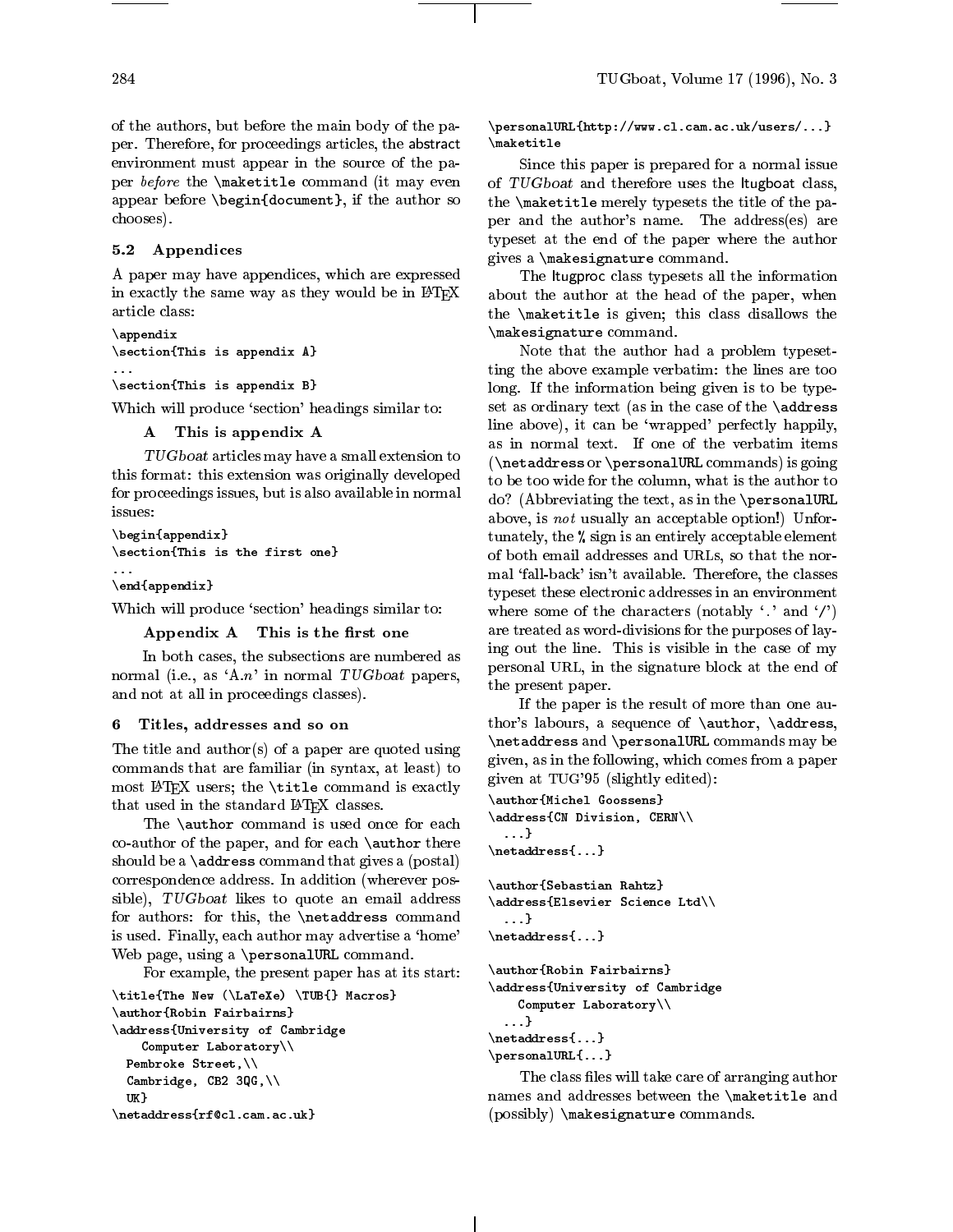TUGboat, Volume 17 (1996), No. 3

#### $\overline{7}$ Verbatim text

The classes do not at present provide the same wide range of facilities as the 'plain' tugboat style (Whitney and Beeton, 1989); the author had hoped to `borrow' facilities from a package which is believed to be in development, but in the event that package  $\begin{array}{c} \text{8} \end{array}$ has not materialised.

For in-line verbatim text, authors should ordinarily employ the facilities of LATEX itself (the \verb macro). This macro, of course, is highly restricted as to its usage (primarily, that it may not appear in the argument of *any* other macro, even  $\footnotesize\big\}$  tootnote).

For `display verbatim' (to employ the term used by Whitney and Beeton), the classes add a small increment to the functionality of IATFX's verbatim environment, by introducing an optional argument. The optional argument may contain commands to be executed before starting the verbatim text; the set of commands which have useful effect is strictly limited, but the following are commonly used:

 Font size selection commands: for example, all the display verbatim in the present paper starts with:

\begin{verbatim}[\small]

- $\bullet$  The command \ruled, which is available only in verbatim's optional argument, and specifies that a column-wide rule should be drawn before and after the verbatim text
- One of the  $\mathsf{make*}$  commands,<sup>4</sup> which change the category code of characters within the verbatim text. This is (of course) a facility that should only be used with the utmost caution, but it can, for example, be employed to provide interesting effects by knowledgeable authors.

Two caveats about the use of this facility should be noted:

- The search for the optional argument can be confused by the appearance of a [ character as the first of the displayed verbatim. An author who wishes to start verbatim text with a [ character should provide an empty optional argument (i.e., simply  $'[]')$  to the verbatim environment.
- The facility is lost when certain packages are loaded. An example is the verbatim package  $(Sch\ddot{o}pf, 1996)$ , which redefines the verbatim environment in its entirety. Of course, any package that loads verbatim (such as moreverb, Duggan et al., 1996) will necessarily have the same effect. (It should be noted that verbatim and

more verb provide some of the facilities that are the facilities that are are are are are as an area of the facilities of the second state of the second state of the second state of the second state of the second state of available in the `plain' tugboat styles, so that an author could reasonably be tempted to use them. There is no objection in principle to authors using these packages.)

# 8 Floating inserts

The classes do not make any change to LATEX's builtin provision for floating inserts, so that authors may generate figures and tables just as they would in any 'normal' LAT<sub>EX</sub> document. Figure and table captions, and labels referring to them, are also substantially untouched.

However, since both classes typeset in two columns, authors must distinguish between the figure and table environments (which produce floats that are the same width as the column) and the figure\* and table\* (which produce floats that are the same width as the page).

# 9 Special-purpose typesetting

The classes define a rather large set of commands for special-purpose typesetting. Some of them are available for historical reasons only, and many are only useful in somewhat restricted circumstances. For this reason, the present paper only outlines a representative, small set of the macros.

# 9.1 Acronyms and logos

The classes provide macros that produce 'correct' representations of a large number of acronyms and logos; a small representative selection is shown in figure 1.

| Macro           | Output                          |
|-----------------|---------------------------------|
| <b>CTAN</b>     | CTAN                            |
| $\text{elex}$   | $\varepsilon$ -T <sub>F</sub> X |
| \HTML           | HTML                            |
| <b>\ISBN</b>    | <b>ISBN</b>                     |
| <b>\ISSN</b>    | ISSN                            |
| \MF             | METAFONT                        |
| \MP             | METAPOST                        |
| <b>NTS</b>      | $N \tau \mathcal{S}$            |
| <b>OMEGA</b>    | Ω                               |
| $\setminus$ OTP | $\Omega$ tp                     |
| \SGML           | SGML                            |
| \TUB            | TUGboat                         |
| \TUG            | TFX Users Group                 |
| \tug            | TUG                             |

Figure 1: Some of the classes' acronyms and logos

 $\mathcal{A}$  . That expansion  $\mathcal{A}$  . ..,  $\mathcal{A}$  are comment; used, for  $\mathcal{A}$ example, as \makeescape\|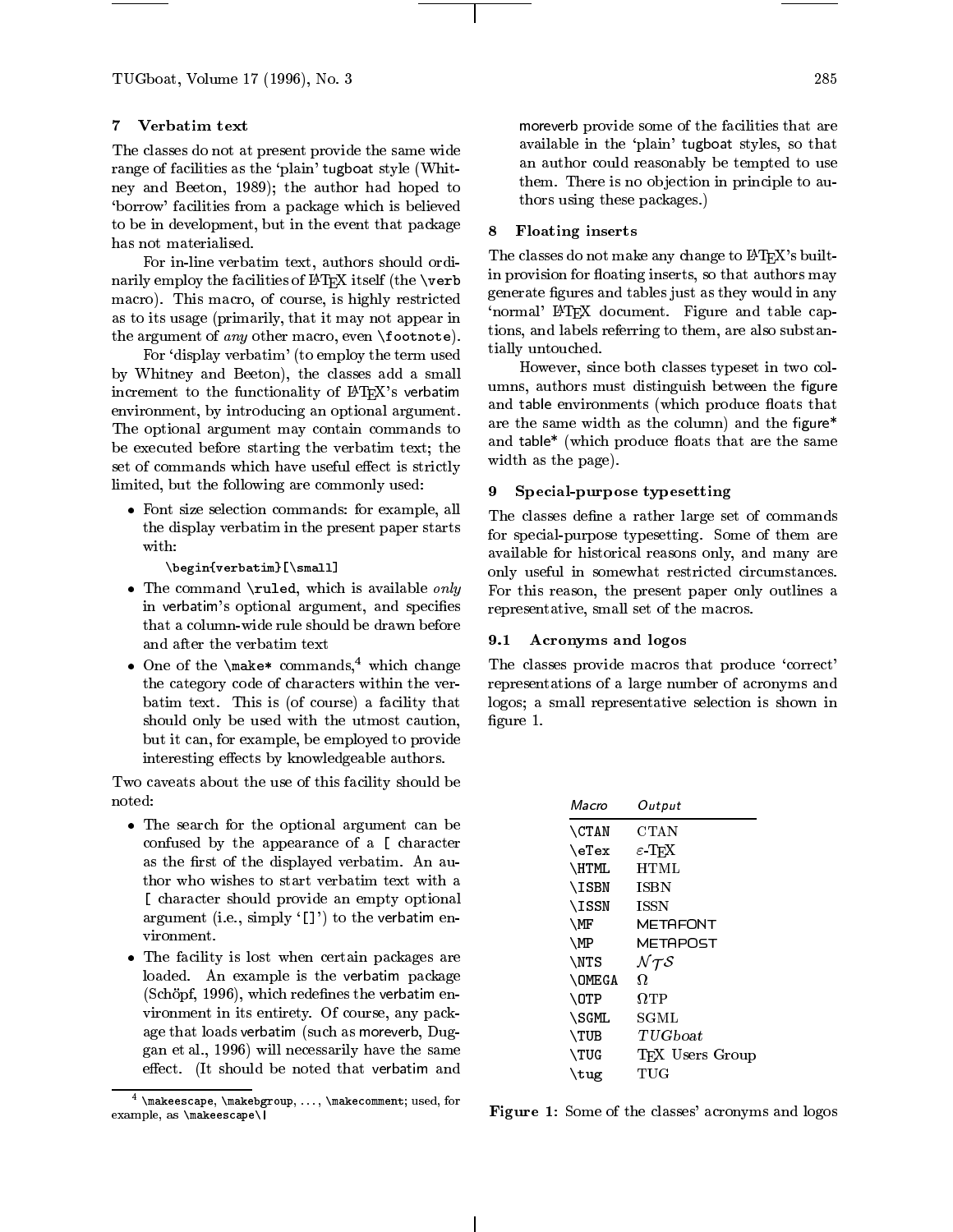Authors are urged to note the \acro command, which is defined in the classes. The visual appearance of (mostly) lower-case English text, with interpolated acronyms in the same point size, is generally unpleasing. Therefore, the \acro command typesets its argument slightly smaller than it would otherwise appear: compare `URL' (\acro{URL}, as used above) with 'URL'. Many macros that simply generate calls to  $\arccos$  are defined by the classes; two examples,  $\CTAN$  and  $\t{tug}$  of the list in figure 1 have already been used in the present paper.

# 9.2 Other special typesetting

A small list of special typesetting commands follows: a large set of such commands is defined in the classes, but the list covers most of the `everyday' ones.

 $\csc{cmd}$  Typeset a control sequence name.

- \Dash Typeset an em-dash, surrounded by thin spaces, only breakable after the dash; this is the preferred method of specifying a dash in running text.
- \dash Typeset an en-dash, in the same way as \Dash does.
- $\n\mathbf{n}$  Typeset an ordinal number. For example,  $\int$ nth $\{1\}$  is set as 1<sup>st</sup>,  $\int$ nth $\{27\}$  is set as 27<sup>th</sup>,  $\int$ <sub>11n</sub> and so on.
- \sfrac{num}{denom} Typeset a fraction to match running text; for example \sfrac{3}{4} is set as  $\frac{3}{4}$ .

# 10 Use of packages

In general, the TUGboat team will be sympathetic to authors who wish to use non-standard packages in their papers; indeed, in a journal devoted to the usage of TEX, the editor would be churlish indeed to refuse such usage. However, the team does need to be able to process the paper on the TUGboat production computers, and the author who is slapdash about the way she submits her paper will cause confusion and delay. (Remember that the editorial team is a group of volunteers, each working in his or her spare time.)

In general, packages currently on CTAN, and known to work with *current*  $LATEX$ ,<sup>5</sup> are unlikely to give problems.

In particular, the team is happy to accept papers using packages that are supported by members of the LATEX3 team. Subject to the two provisos:

- Use of the verbatim package has implications for the verbatim facilities provided by the classes| see section 7.
- Use of babel almost inevitably implies use of hyphenation patterns that the team maynot have installed in their LATEX format; it is therefore important that the author explains her ba- $\bullet$  coning did to the editorial team. The editorial team  $\bullet$ minimum documentation required is a copy of the author's language dat file, and copies (or CTAN pointers to) any hyphenation files used.

Usage of other packages should always be subject to negotiation with the team. If the team does not have access to a copy of the package, life is going to be very difficult; authors are urged to be sensible in this regard. A sensible mechanism for submitting out-of-the-ordinary packages (as for paper-specific bibliographies) is by use of the filecontents environment.

, under restricted terms, authors are urged to make TUG has a policy that macro packages described in TUGboat should be available for readers to use. Since typing macros from printed sources is such an error-prone undertaking, authors of publicly available packages are urged to submit their macros to the CTAN archives. If a package is only available this fact clear when first submitting an article to the editor.

Some facilities are considered inappropriate to delivery by the TUGboat classes, and as a result, the TUGboat team recommend certain packages to authors.

At present, the list of recommended packages consists of only two, mflogo.sty (Vieth, 1995) and url.sty (Arseneau, 1996).

Both classes will load the mflogo package if it is present on the author's system; if the package is not present, the classes will emulate its more important features; the package defines METAFONT and METAPOST logos using recent versions of Knuth's logo10 font family.

The url package is useful when one is typesetting signicant numbers of le names, network addresses or URLs; it is being used in the present paper (not least in the bibliography).

# 11 Bibliography

Bibliographic citations give much grief to the editorial team. Good publishing practice requires that there be editorial control of the way citations in a journal are presented yet, all too often, authors submit articles whose bibliography is formatted according to their preference. The important rules

<sup>&</sup>lt;sup>5</sup> The team's version of IAT<sub>E</sub>X is regularly updated, though not during the course of a production run.

 $\frac{1}{2}$  Those in the LATEX base distribution, or one of those on  $\frac{1}{2}$ the macros/latex/packages sub-tree on CTAN.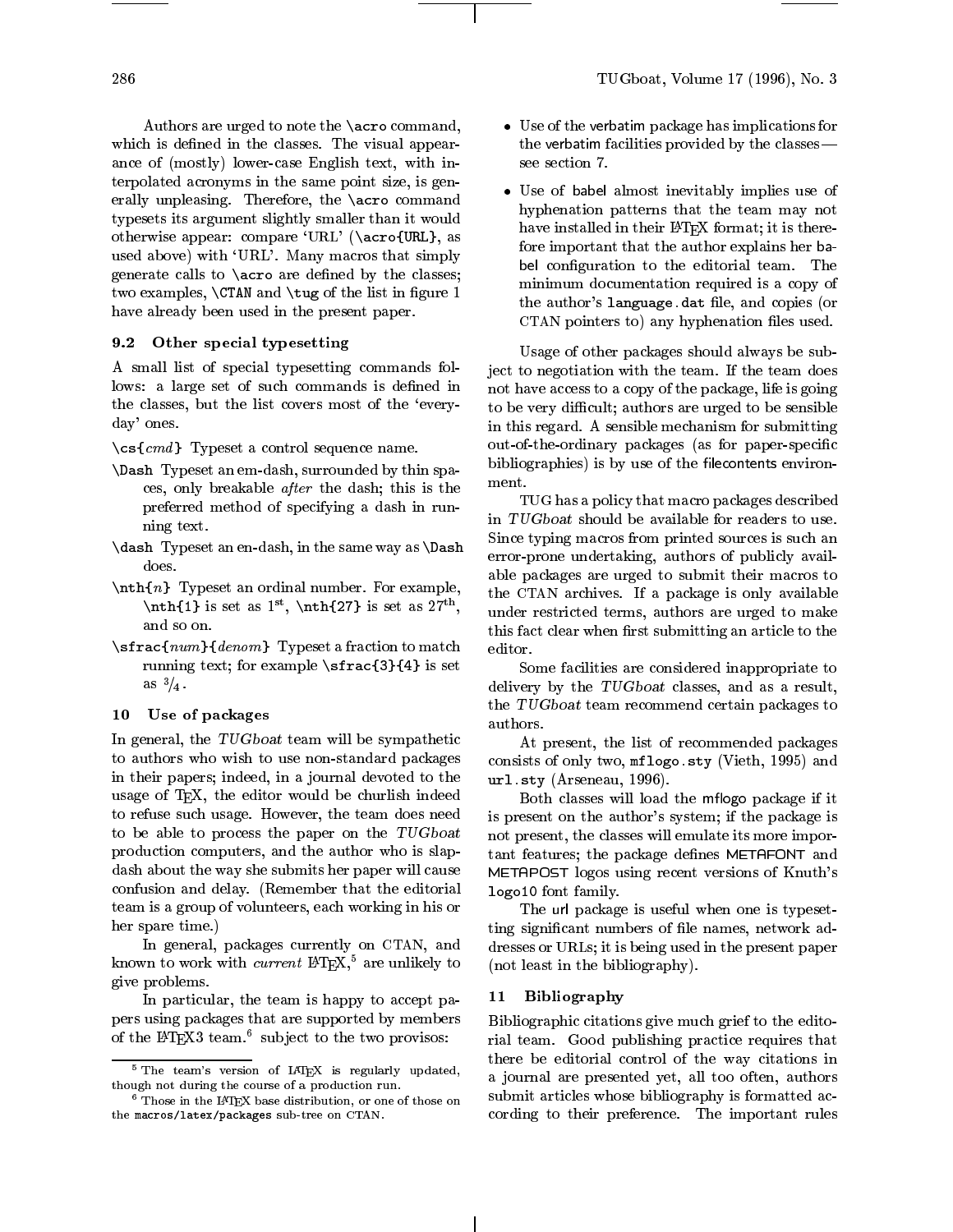for authors, then, are that they shouldn't supply a  $.$  bb1 file (BIBTEX processed output), and that they  $shouldn't$  write out a thebibliography environment, but should rather submit a working bib file with their paper.<sup>7</sup> As with uncommon packages, the file- $\sim$  contracts environment is a convenient way to deliver  $\sim$ the bibliography file.

A special case is made of the accumulated bibliography of  $I \cup G$  boat itself; it is always available to  $\langle \cdot, \cdot \rangle$ . the production team, so that authors may make reference to items from that .bib file without further ado

Two citation styles are supported within TUGboat articles, 'raw' and 'harvard' (the present article is employing harvard citation). The raw citation style uses the 'standard' BIBTEX 'plain' (numeric) citation style; its modication by use of Donald Arseneau's cite package<sup>9</sup> is acceptable. Raw citation is selected by default (by execution of class option rawcite).

Harvard citation may be selected by specifying harvardcite as an option of the \documentclass command. The macros used derive pretty directly from the harvard styles written by Glenn Paulley and now maintained by Peter Williams; the BIBTEX style derives from one developed by Patrick Daly.

The basic citation format is 'author-year', but the macros are capable of many variations: this in turn places somewhat of a load on the author to use the correct citation macro. The macros available are shown in figure 2; the figure assumes an entry in the bibliography with authors Tom, Dick, and Harry, and with a 1990 date.

# 12 Equivalences between the 'plain' and the LATEX packages

A good proportion of the commands in the `plain' packages also appear (with the same meaning) in the LATEX classes. Figure 3 gives a brief summary of where the macros differ significantly.

LATEX itself makes comprehensive provision for lists; the TUGboat classes make no attempt to emulate the list facilities of the `plain' macros.

The `plain' styles' provision for verbatim text is also somewhat different from the LAT<sub>F</sub>X approach;

| Macro           | Output                       |
|-----------------|------------------------------|
| \cite{key}      | (Tom, Dick, and Harry, 1990) |
| \citeA{key}     | (Tom, Dick, and Harry)       |
| \citeNP{key}    | Tom, Dick, and Harry, 1990   |
| \citeANP{key}   | Tom, Dick, and Harry         |
| \citeN{key}     | Tom, Dick, and Harry (1990)  |
| \shortcite{key} | (Tom et al., 1990)           |
|                 | [also has A and NP variants] |
| \citeyear{key}  | (1990)                       |
|                 | [also has an NP variant]     |

Figure 2: The range of citations in harvard style

| Plain macro                   | L <sup>A</sup> TEX macro                            |
|-------------------------------|-----------------------------------------------------|
| \head                         | $\verb \section $                                   |
| \subhead                      | \subsection                                         |
| \subsubhead                   | \subsubsection                                      |
| \list                         | itemize, enumerate, etc.,<br>environments           |
| $\verb \verbatim $<br>\figure | verbatim or \verb<br>figure or figure* environments |

Figure 3: Equivalences between plain and IATEX macros

the  $TUGboat$  classes offer a small subset of the extra facilities that the `plain' styles provide; for more elaborate facilities, the user is referred to the verbatim and moreverb packages (see section 7).

Of course, the syntax of commands given to the  $\LaTeX{}$  classes is different (as discussed in section 4); arguments are (almost always) enclosed in braces, and neither of the forms of argument provision pro mulgated by the 'plain' macros ( $\max_{argument}$ ) \endmacro and \macro \*  $\langle$  argument i \*) are provided by the IATEX classes.

# References

- Arseneau, Donald. \The url package". Available from CTAN, macros/latex/contrib/other/ misc/url.sty, 1996.
- Baxter, William Erik. "An object-oriented programming system in TEX".  $TUGboat$  15(3), 331{338, 1994.
- Duggan, Angus, R. Schöpf, V. Eijkhout, and R. Fairbairns. "The moreverb package". Available from CTAN, macros/latex/ contrib/supported/moreverb, 1996.
- Lamport, Leslie. L<sup>AT</sup>FX, a Document Preparation System. Addison-Wesley,  $2<sup>nd</sup>$  edition, 1994.
- Ogawa, Arthur. "Object-oriented programming, descriptive markup, and TEX". TUGboat  $15(3)$ ,  $325-330$ ,  $1994$ .

 $\overline{\phantom{a}}$  The program bibextract, available from  $\overline{\phantom{a}}$  CTAN in directory biblio/bibtex/utils/bibextract, provides a conve nient mechanism for extracting just the relevant portions of your bibliography database for submitting your paper; many of the common BibTEX-database management packages, such as BIBDB or BIBTools offer similar facilities.

<sup>8</sup> Available on CTAN as digests/tugboat/biblio/ tugboat.bib

<sup>9</sup> Available on CTAN as macros/latex/contrib/ supported/cite/cite.sty